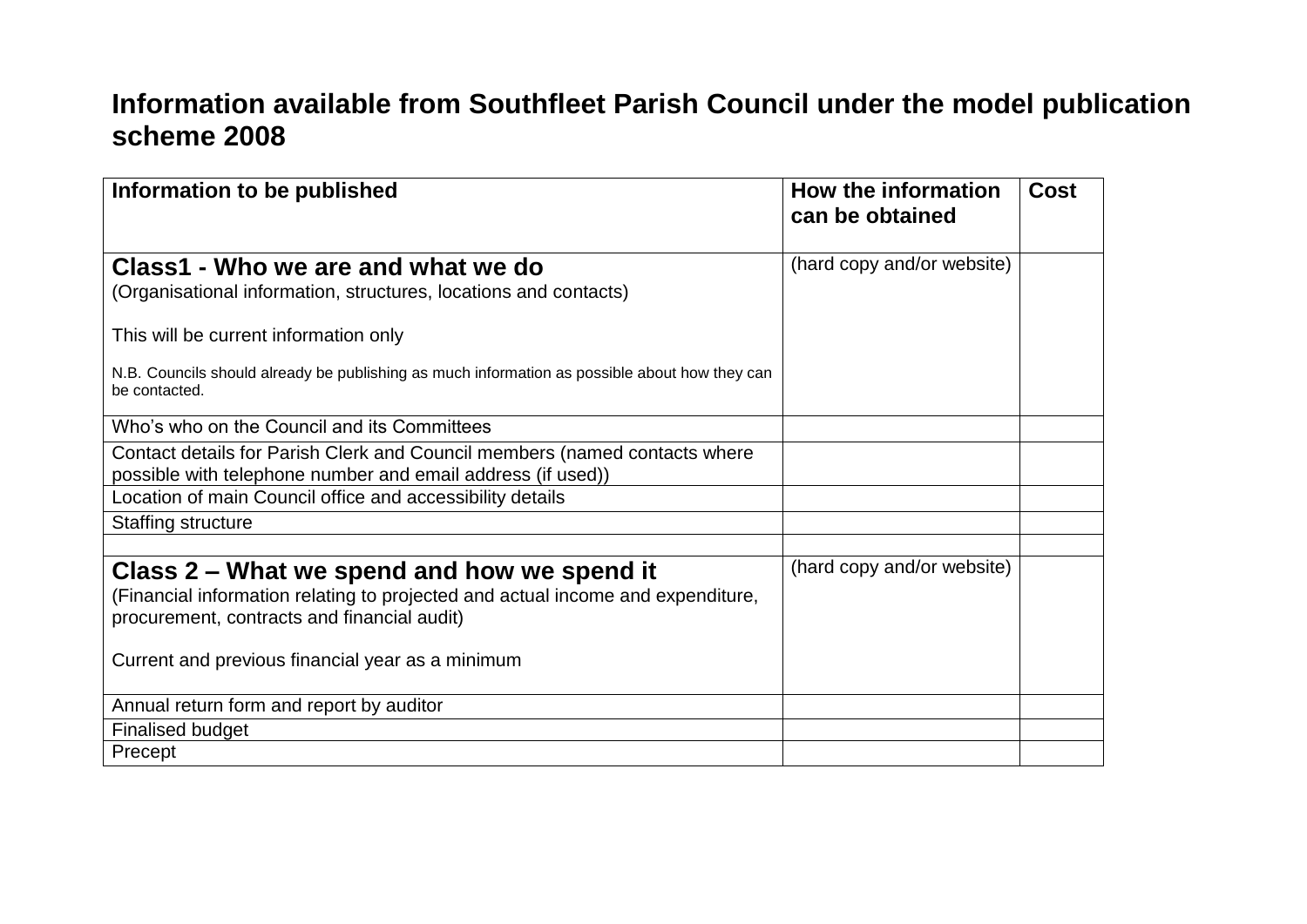| <b>Borrowing Approval letter</b>                                                                                          |                        |
|---------------------------------------------------------------------------------------------------------------------------|------------------------|
| <b>Financial Standing Orders and Regulations</b>                                                                          |                        |
| Grants given and received                                                                                                 |                        |
| List of current contracts awarded and value of contract                                                                   |                        |
| Members' allowances and expenses                                                                                          |                        |
|                                                                                                                           |                        |
| Class 3 – What our priorities are and how we are doing                                                                    | (hard copy or website) |
| (Strategies and plans, performance indicators, audits, inspections and reviews)                                           |                        |
| Parish Plan (current and previous year as a minimum)                                                                      |                        |
| Annual Report to Parish or Community Meeting (current and previous year as a<br>minimum)                                  |                        |
| <b>Quality status</b>                                                                                                     |                        |
| Local charters drawn up in accordance with DCLG guidelines                                                                |                        |
|                                                                                                                           |                        |
| Class 4 – How we make decisions                                                                                           | (hard copy or website) |
|                                                                                                                           |                        |
| (Decision making processes and records of decisions)                                                                      |                        |
|                                                                                                                           |                        |
| Current and previous council year as a minimum                                                                            |                        |
|                                                                                                                           |                        |
| Timetable of meetings (Council, any committee/sub-committee meetings and                                                  |                        |
| parish meetings)                                                                                                          |                        |
| Agendas of meetings (as above)                                                                                            |                        |
| Minutes of meetings (as above) - nb this will exclude information that is properly<br>regarded as private to the meeting. |                        |
| Reports presented to council meetings - nb this will exclude information that is properly                                 |                        |
| regarded as private to the meeting.                                                                                       |                        |
| Responses to consultation papers<br>Responses to planning applications                                                    |                        |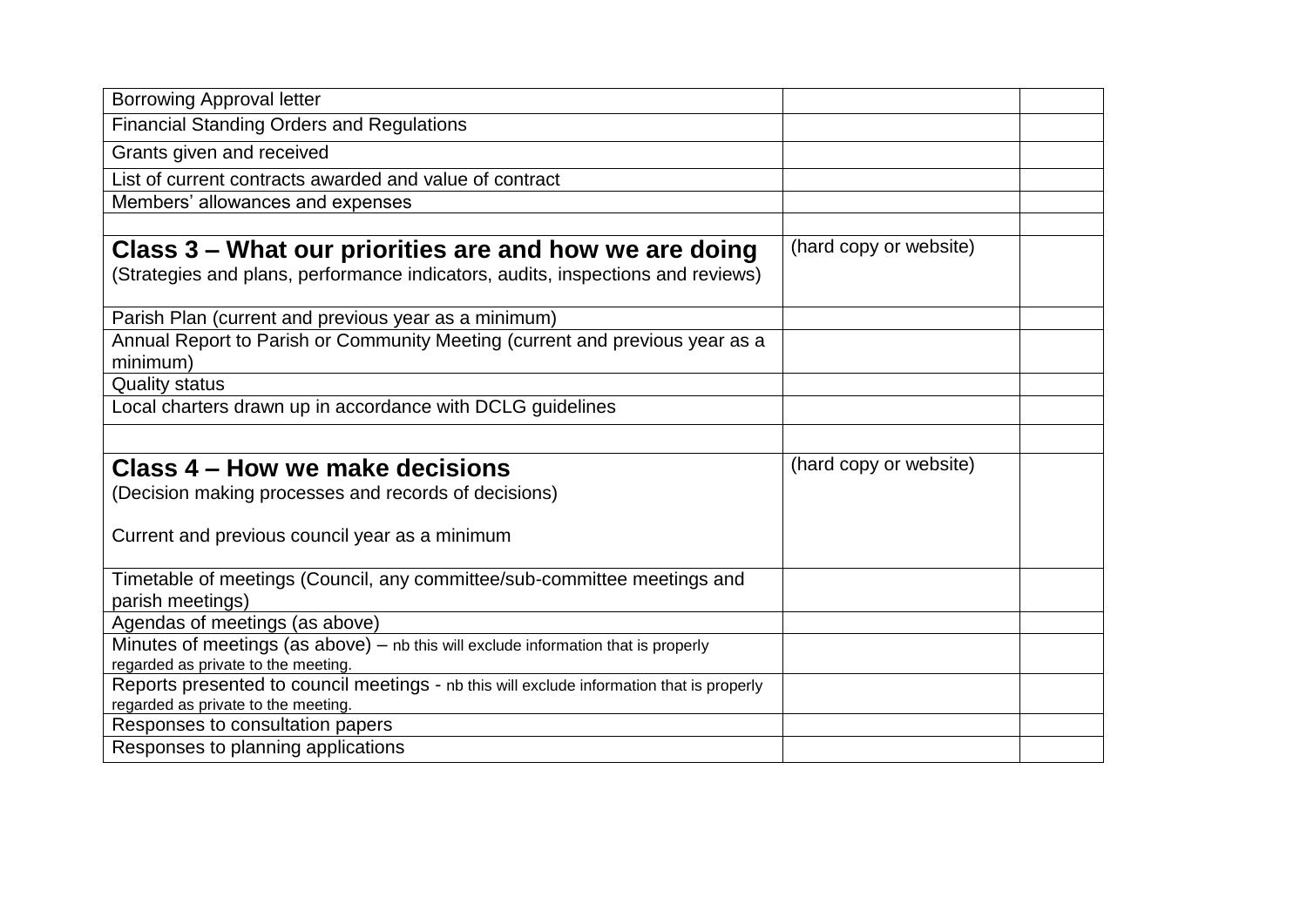| Bye-laws                                                                                                          |                        |  |
|-------------------------------------------------------------------------------------------------------------------|------------------------|--|
|                                                                                                                   |                        |  |
| Class 5 – Our policies and procedures                                                                             | (hard copy or website) |  |
| (Current written protocols, policies and procedures for delivering our services                                   |                        |  |
| and responsibilities)                                                                                             |                        |  |
| Current information only                                                                                          |                        |  |
| Policies and procedures for the conduct of council business:                                                      |                        |  |
| Procedural standing orders                                                                                        |                        |  |
| Committee and sub-committee terms of reference                                                                    |                        |  |
| Delegated authority in respect of officers                                                                        |                        |  |
| <b>Code of Conduct</b>                                                                                            |                        |  |
| <b>Policy statements</b>                                                                                          |                        |  |
| Policies and procedures for the provision of services and about the employment<br>of staff:                       |                        |  |
| Internal policies relating to the delivery of services                                                            |                        |  |
| Equality and diversity policy                                                                                     |                        |  |
| Health and safety policy                                                                                          |                        |  |
| Recruitment policies (including current vacancies)                                                                |                        |  |
| Policies and procedures for handling requests for information                                                     |                        |  |
| Complaints procedures (including those covering requests for information and<br>operating the publication scheme) |                        |  |
|                                                                                                                   |                        |  |
| Information security policy                                                                                       |                        |  |
| Records management policies (records retention, destruction and archive)                                          |                        |  |
| Data protection policies                                                                                          |                        |  |
| Schedule of charges ) for the publication of information)                                                         |                        |  |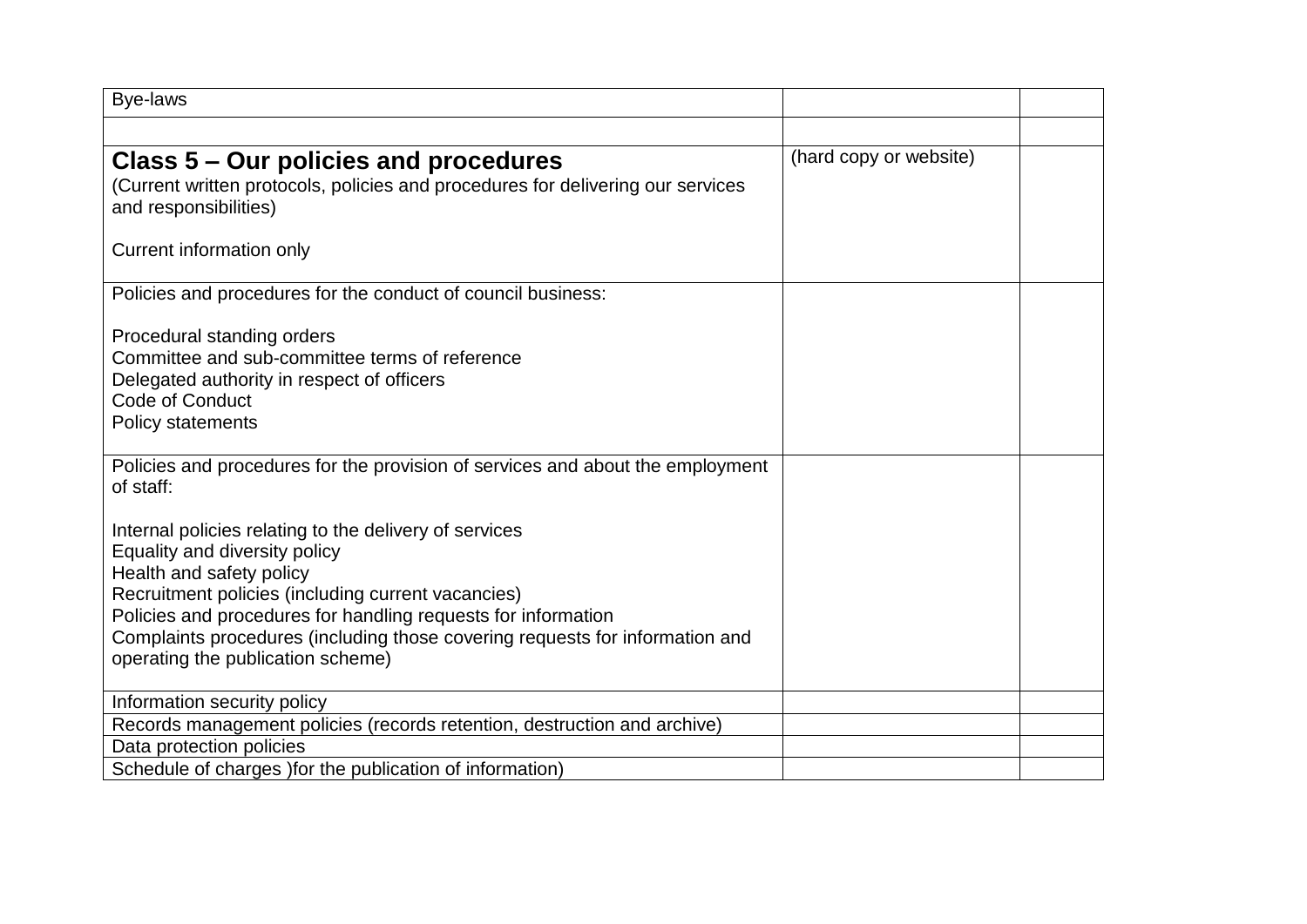| Class 6 – Lists and Registers                                                               | (hard copy or website; |  |
|---------------------------------------------------------------------------------------------|------------------------|--|
|                                                                                             | some information may   |  |
| Currently maintained lists and registers only                                               | only be available by   |  |
|                                                                                             | inspection)            |  |
| Any publicly available register or list (if any are held this should be publicised; in most |                        |  |
| circumstances existing access provisions will suffice)                                      |                        |  |
| <b>Assets Register</b>                                                                      |                        |  |
| Disclosure log (indicating the information that has been provided in response to requests;  |                        |  |
| recommended as good practice, but may not be held by parish councils)                       |                        |  |
| Register of members' interests                                                              |                        |  |
| Register of gifts and hospitality                                                           |                        |  |
|                                                                                             |                        |  |
| Class 7 - The services we offer                                                             | (hard copy or website; |  |
| (Information about the services we offer, including leaflets, guidance and                  | some information may   |  |
| newsletters produced for the public and businesses)                                         | only be available by   |  |
|                                                                                             | inspection)            |  |
| Current information only                                                                    |                        |  |
|                                                                                             |                        |  |
| Allotments                                                                                  |                        |  |
| Burial grounds and closed churchyards                                                       |                        |  |
| Community centres and village halls                                                         |                        |  |
| Parks, playing fields and recreational facilities                                           |                        |  |
| Seating, litter bins, clocks, memorials and lighting                                        |                        |  |
| <b>Bus shelters</b>                                                                         |                        |  |
| <b>Markets</b>                                                                              |                        |  |
| <b>Public conveniences</b>                                                                  |                        |  |
| Agency agreements                                                                           |                        |  |
| A summary of services for which the council is entitled to recover a fee, together          |                        |  |
| with those fees (e.g. burial fees)                                                          |                        |  |
|                                                                                             |                        |  |